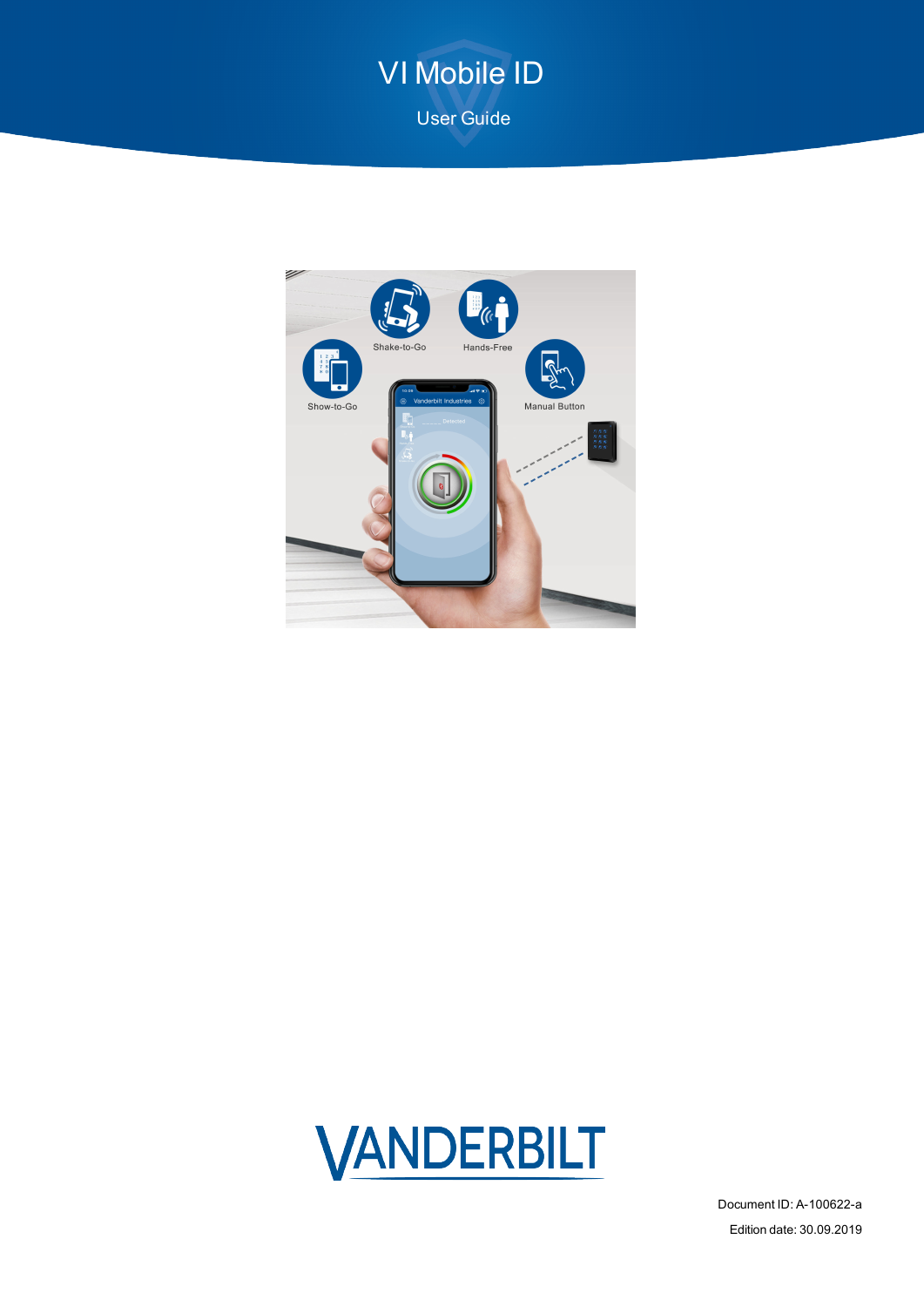Data and design subject to change without notice. / Supply subject to availability.

© 2019 Copyright byVanderbilt International Ltd.

We reserve allrights in this document and in the subject thereof. By acceptance of the document the recipient acknowledges these rights and undertakes not to publish the document nor the subject thereof in full or in part, nor to make them available to any third party without our prior express written authorization, nor to use it for any purpose other than for which it was delivered to him.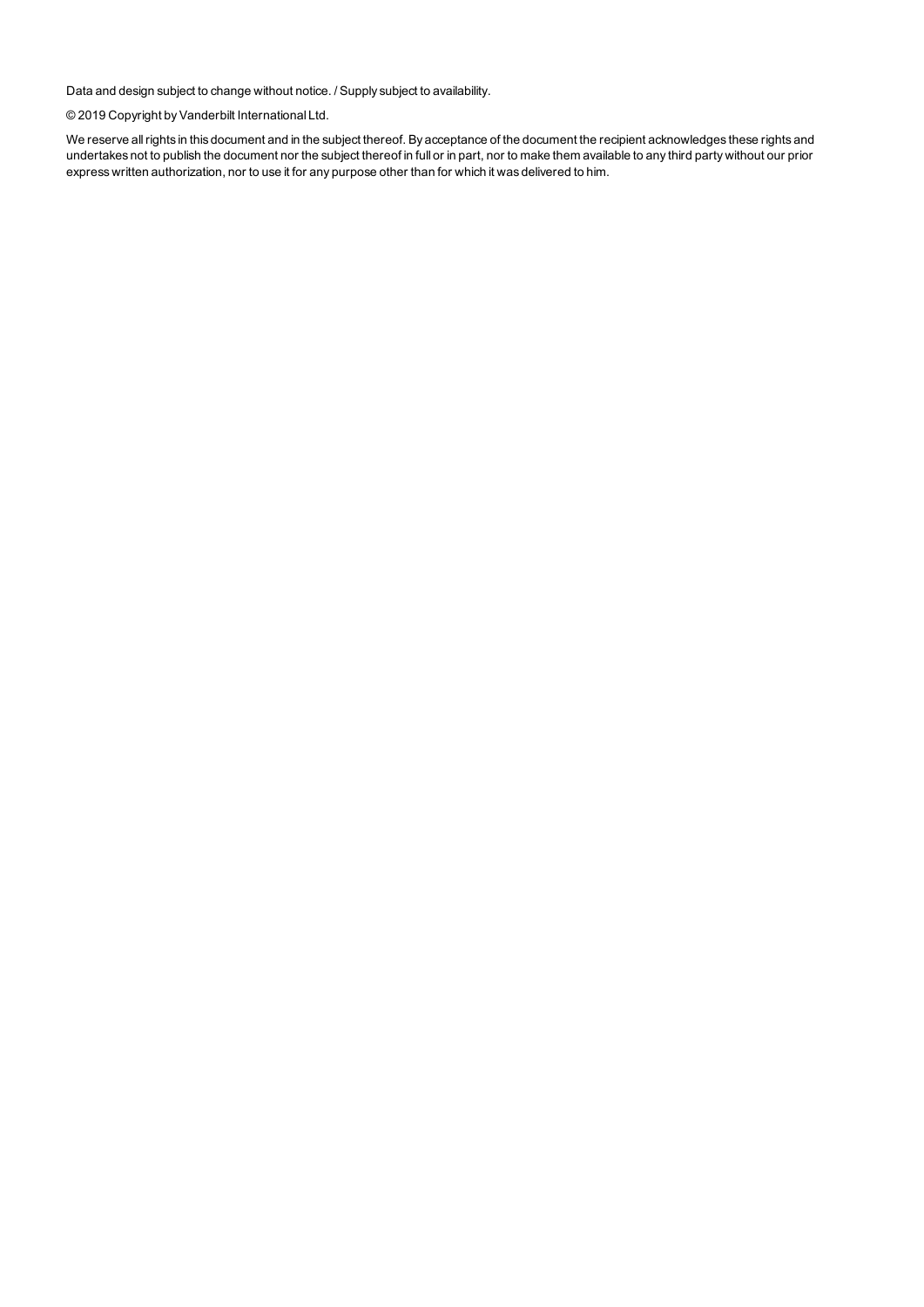## **Table of Contents**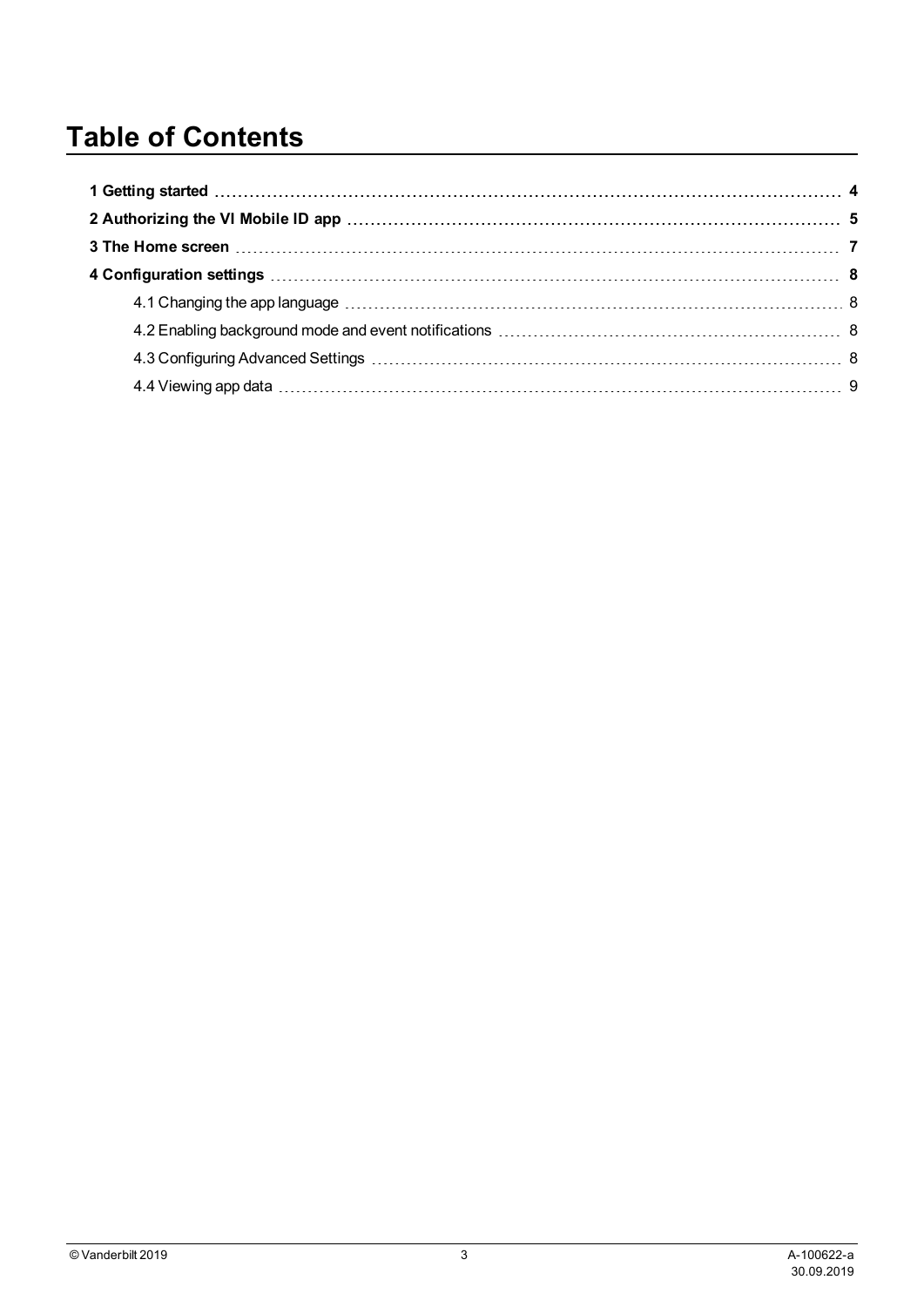### <span id="page-3-0"></span>**1 Getting started**

The VI Mobile ID app enables you to authenticate at Bluetooth readers connected to an ACT Enterprise system using your mobile phone.

To get started with the VI Mobile ID app:

- 1. Download the VI Mobile ID app from the App Store (iOS) or Google Play (Android).
- 2. Launch the app on your phone.
- 3. When prompted:
	- a. Agree to the terms of use.
	- b. Allow the app to send you notifications.
	- c. Authorize the app to use your phone's Bluetooth.
- 4. Request authorization from your ACT Enterprise administrator to use the VI Mobile ID app to authenticate at Bluetooth readers in your organization. See *[Authorizing](#page-4-0) the VI Mobile ID app* on [page 5](#page-4-0).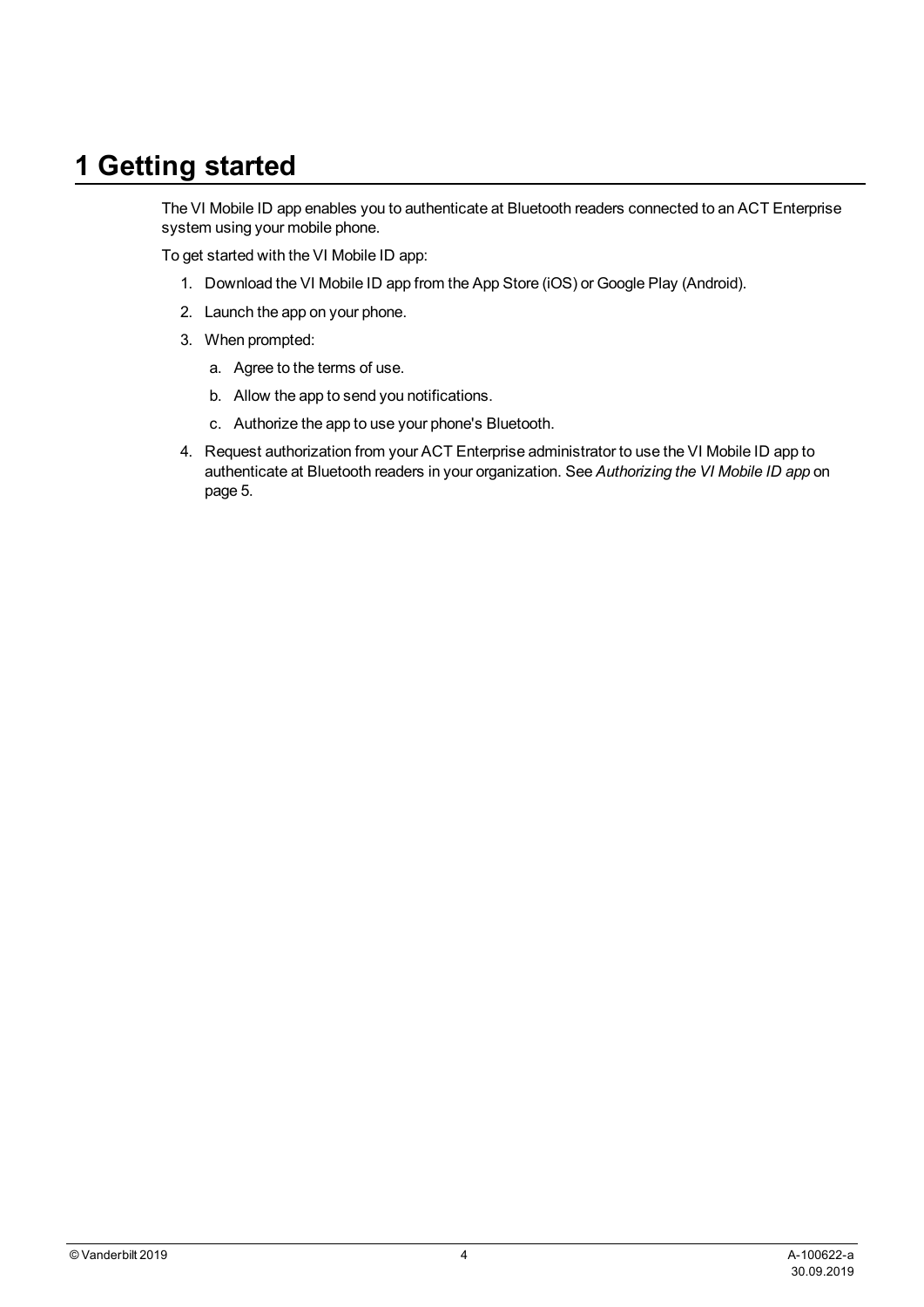## <span id="page-4-0"></span>**2 Authorizing the VI Mobile ID app**

You must request an authorization token before you can use the VI Mobile ID app to authenticate to Bluetooth readers. This token associates a card number and validation period with your mobile phone.

You can submit an authorization request via email from the app, or request authorization in person by bringing your phone to your Bluetooth administrator.

To request authorization via email:

- 1. In the VI Mobile ID app, tap **Settings > Authorization > Authorization**.
- 2. Tap **Authorization Request**.

The **Authorization Request** screen displays.

**Note:** The **Phone Code** displayed by the app is an automatically generated value to identify your phone to ACT Enterprise.

- 3. Enter the **Administrator's Email Address**. This is the email address of the ACT Enterprise Bluetooth administrator.
- 4. Tap **Submit** to send the authorization request via email from your phone.

**Note:** The email address from which you submit the authorization request must match the email address registered for your account in ACT Enterprise. When your authorization request is approved, you will receive an email to this address from the Bluetooth administrator: the email contains a QR code that is required to complete authorization (see below).

To request authorization in person:

- 1. In the VI Mobile ID app, tap **Settings > Authorization > Authorization**.
- 2. Tap **Authorization Request**.

The **Authorization Request** screen displays.

**Note:** The **Phone Code** displayed by the app is an automatically generated value to identify your phone to ACT Enterprise.

3. Show the screen to your Bluetooth administrator. They will enter the code into ACT Enterprise.

To complete authorization, you must scan an authorization QR code:

1. Obtain the authorization QR code from your Bluetooth administrator.

How the QR code is provided will depend on organization policy. For example, the code may be emailed to you, provided on paper, or your administrator may ask you to scan the code directly from ACT Enterprise.

- 2. To scan the QR code from a screen/page:
	- a. In the VI Mobile ID app, tap **Settings > Authorization > Authorization**.
	- b. Tap **Scan QR Code**.
	- c. Point your mobile phone camera at the QR code, aligning it inside the indicated frame in the app.

When the VI Mobile ID app detects a QR code in the expected format, it scans the code automatically.

- 3. To scan the QR code from an image file:
	- a. Save the QR code image to your phone (**Photos** on iPhone, or **Gallery** on Android).
	- b. In the VI Mobile ID app, tap **Settings > Authorization > Authorization**.
	- c. Tap **Scan QR Code**.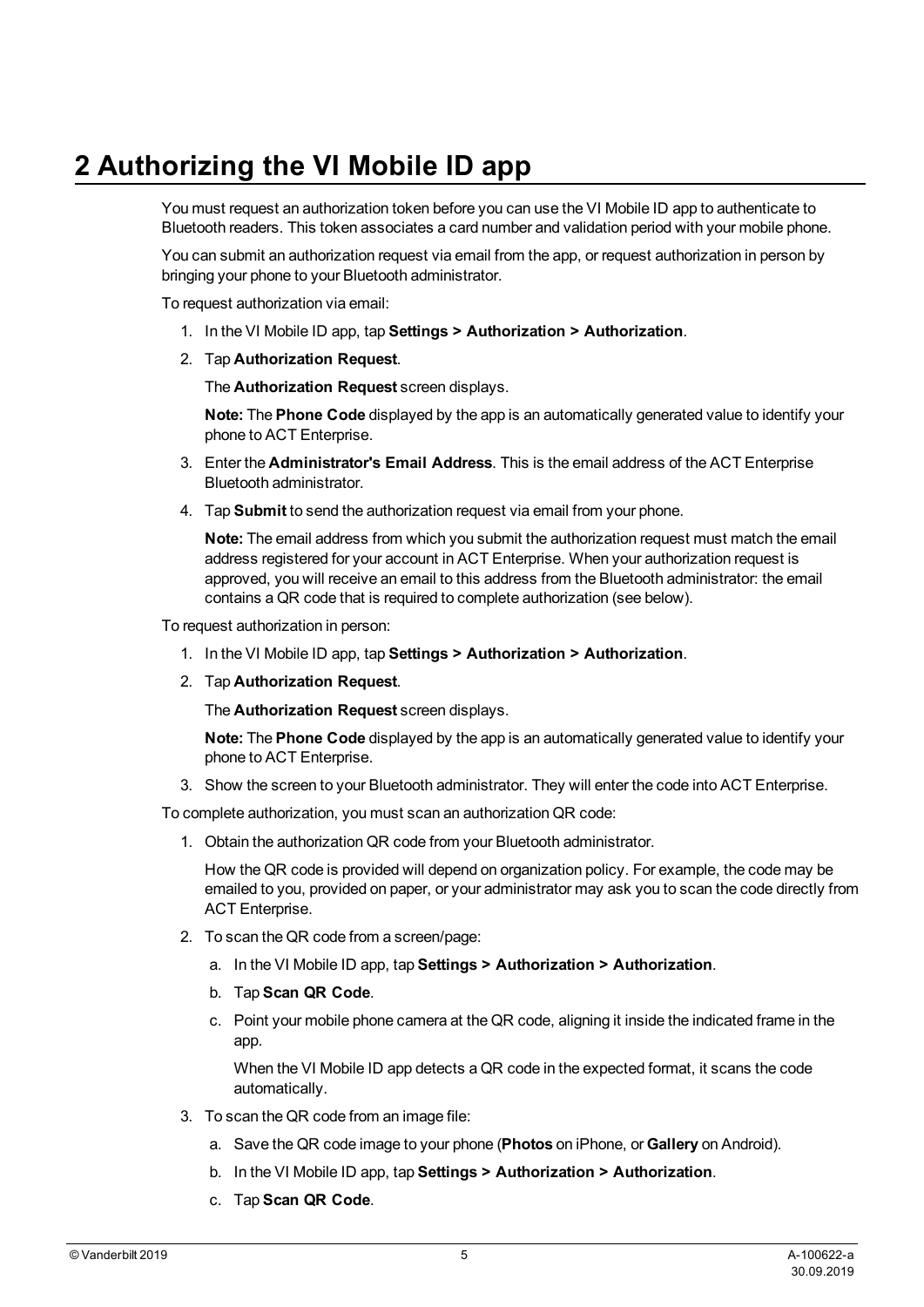#### d. Tap the **o** icon.

e. Browse to and select the QR code image file on your phone. The VI Mobile ID app scans the QR code detected in the image file.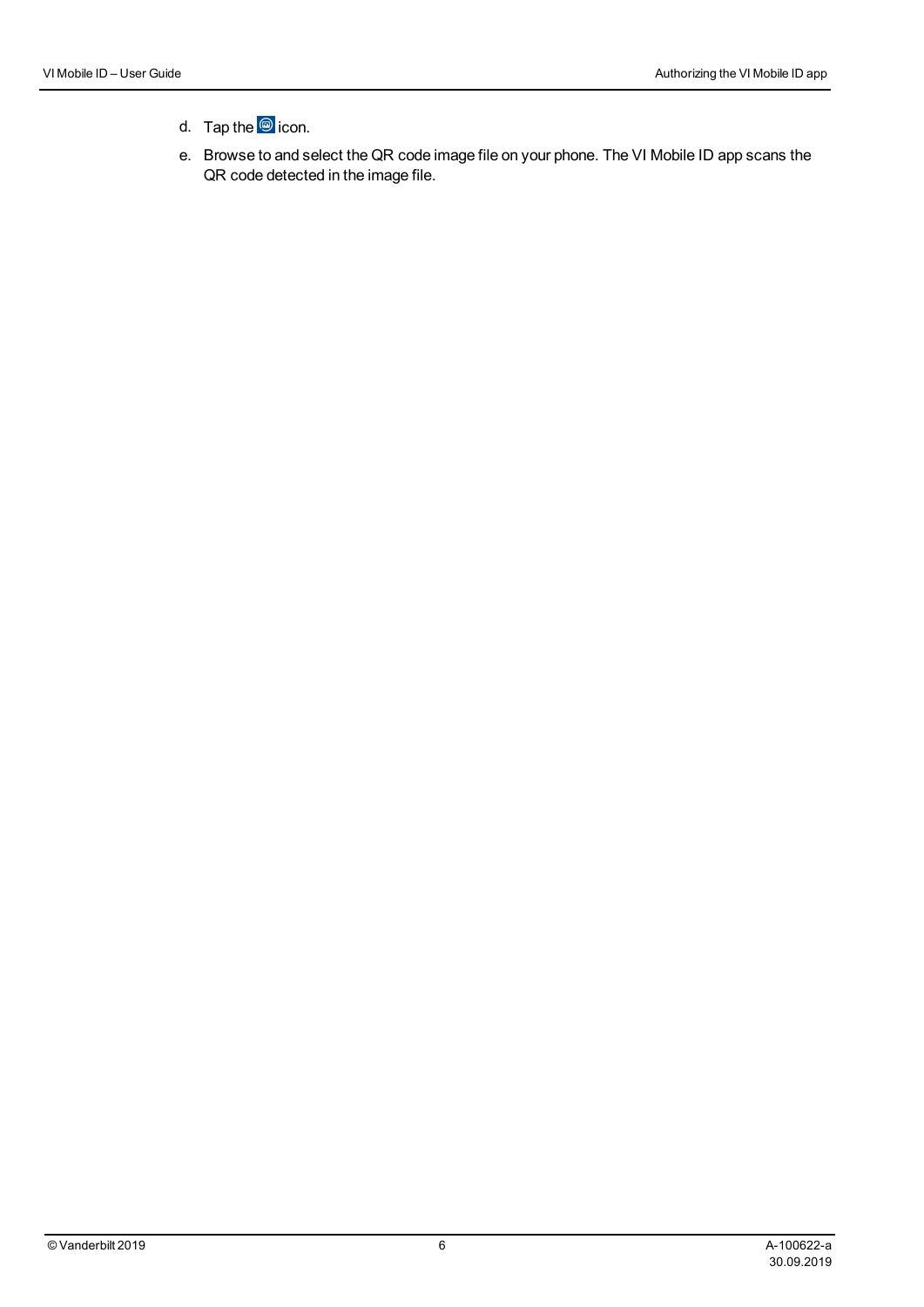### <span id="page-6-0"></span>**3 The Home screen**





No reader detected Reader detected

- **1** Waves indicate that the app is searching for Bluetooth readers.
- **2** Settings icon. Tap to configure the app (see *[Configuration](#page-7-0) settings* on page 8).
- **3** The amount of time remaining in the current cooldown period. The cooldown period prevents multiple accesses on a reader in quick succession. From the time the reader first detects your mobile phone, until the cooldown period has elapsed, the reader will not make additional data transmissions associated with your mobile phone.
- **4** Name of detected reader.
- **5** Icons indicate supported access modes. Possible modes are:
	- **Show-to-Go**: Use your phone like an access card.
	- **Shake-to-Go**: Shake your phone to authenticate at a Bluetooth reader.
	- **Hands-Free**: Authenticate automatically once within proximity of the Bluetooth reader.
- **6** Tap the main button to transmit your app card number to the Bluetooth reader.
- **7** The Bluetooth signal strength indicator wraps around the main button. If the indicator ends in the red zone, this indicates poor signal strength. The further round into the green the indicator goes, the better the signal strength.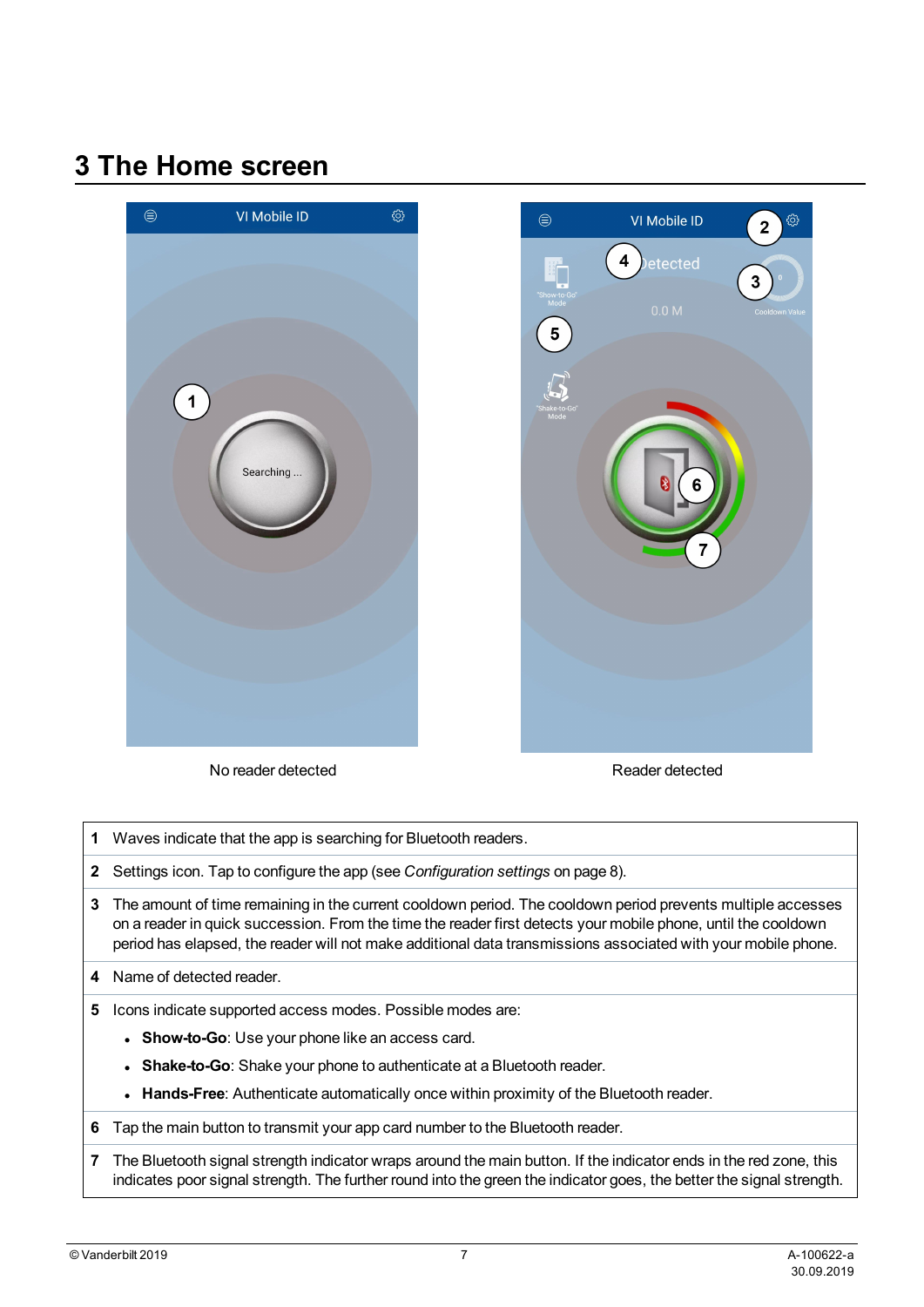### <span id="page-7-0"></span>**4 Configuration settings**

This section describes the configuration settings in the VI Mobile ID app.

To access the **Settings** screen, tap the  $\ddot{\otimes}$  icon on the main app screen.

#### <span id="page-7-1"></span>**4.1 Changing the app language**

To change the app language:

- 1. On the **Settings** screen, tap **Set Language**.
- 2. Select the language you want to use.

You are returned to the **Home** screen with the app language changed.

#### <span id="page-7-2"></span>**4.2 Enabling background mode and event notifications**

To run the app in background mode, turn on the **Run in Screen-Lock/Background mode** option on the **Settings** screen.

To receive popup messages when the app is running in background mode, turn on the **Activate Event notification** option on the **Settings** screen.

#### <span id="page-7-3"></span>**4.3 Configuring Advanced Settings**

During Bluetooth registration, the Bluetooth administrator can optionally assign you a **PIN** to access the advanced app settings; if you have no PIN, you can access the advanced settings without entering a PIN.

To configure advanced app settings, on the **Settings** screen tap **Advanced Settings**, enter your PIN if prompted, then select one of the following settings to edit.

| <b>Setting</b>                                            | <b>Description</b>                                                                                                                                             |
|-----------------------------------------------------------|----------------------------------------------------------------------------------------------------------------------------------------------------------------|
| <b>RSSI</b><br>Calibration                                | The RSSI (Received Signal Strength Indicator) value represents the Bluetooth signal strength of the<br>phone.                                                  |
|                                                           | To calibrate the signal strength, hold the phone 15–20cm from a Bluetooth reader for 3 seconds, then<br>press the Set button.                                  |
| "Show-to-<br>Go" Read<br>Range<br><b>Setting</b>          | The Show-to-Go access mode allows you to use your phone like an access card.                                                                                   |
|                                                           | Set the required read range between the Bluetooth reader and the phone. Vanderbilt recommends a<br>read range of 10cm.                                         |
|                                                           | Notes:                                                                                                                                                         |
|                                                           | • If the read range is too large, you may accidentally unlock doors.                                                                                           |
|                                                           | • This value applies to <b>Show-to-Go</b> mode only. The read range for other modes is set on the reader<br>hardware.                                          |
| "Shake-to-<br>Go"<br><b>Sensitivity</b><br><b>Setting</b> | The Shake-to-Go access mode allows you to shake your phone to authenticate at a Bluetooth reader.<br>Rotate your phone by 60 degrees or more while shaking it. |
|                                                           | Adjust the sensitivity of your phone to shaking by dragging a slider to make the phone more or less<br>sensitive.                                              |
|                                                           | <b>Note:</b> If the sensitivity is set too high, you may accidentally unlock doors.                                                                            |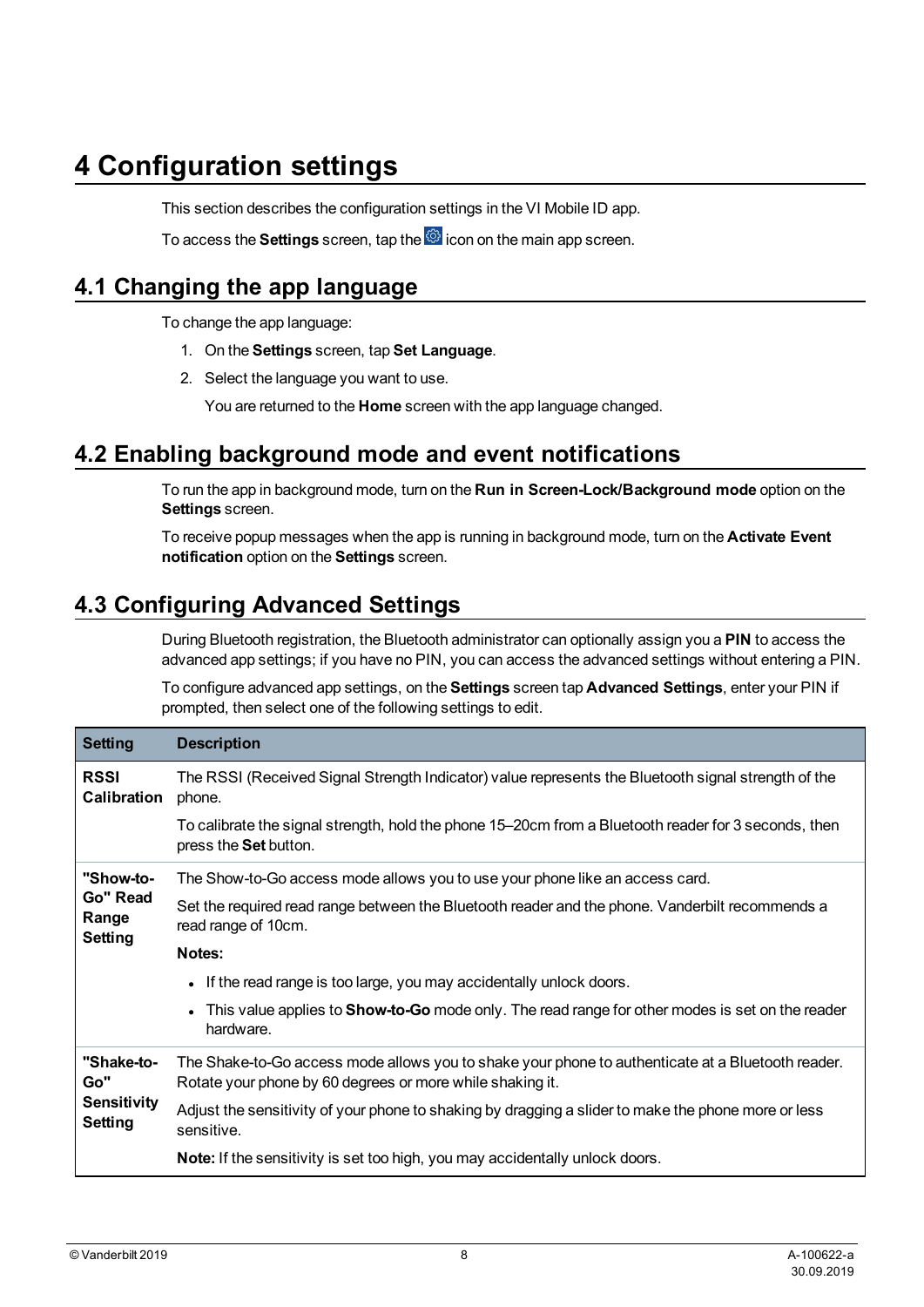| <b>Setting</b>                               | <b>Description</b>                                                                                                                                                                                                                                                                                                                                                                          |
|----------------------------------------------|---------------------------------------------------------------------------------------------------------------------------------------------------------------------------------------------------------------------------------------------------------------------------------------------------------------------------------------------------------------------------------------------|
| App's<br>Cooldown<br>Value<br><b>Setting</b> | This setting prevents multiple accesses on a reader in quick succession. From the time the reader first<br>detects your mobile phone, until the cooldown period has elapsed, the reader will not make additional<br>data transmissions associated with your mobile phone.                                                                                                                   |
|                                              | To adjust the cooldown value:                                                                                                                                                                                                                                                                                                                                                               |
|                                              | Drag the slider until the required value is shown (Inactivated, or a duration between 1 second and<br>1.<br>10 minutes).                                                                                                                                                                                                                                                                    |
|                                              | Click Set.<br>2.                                                                                                                                                                                                                                                                                                                                                                            |
|                                              | Click Confirm when the app confirms successful setting.<br>3.                                                                                                                                                                                                                                                                                                                               |
|                                              | Note: This setting applies to all Bluetooth readers. If any Bluetooth readers are configured with a long<br>read range, configure a cooldown value that will minimize false readings from the app due to Bluetooth<br>signal bounce. Typically, a value of 5–10 seconds should be sufficient, but an optimal value will be<br>determined by the environment in which readers are installed. |

#### <span id="page-8-0"></span>**4.4 Viewing app data**

To view information about your app, on the **Settings** screen tap **About**. This data may be required by technical support if you experience problems using the app. The following details display:

- Phone O/S version
- App version
- Number of Authorization Times The number of times this app has been authorized on this phone.
- Run in screen-lock/background mode Whether your app is configured to run in background mode.
- Number of Card Data Transmission Times The number of times this app has transmitted card data to Bluetooth readers.
- Authorization Expires The date and time when the app authorization expires.
- Card number The card number assigned to the app authorization in ACT Enterprise.